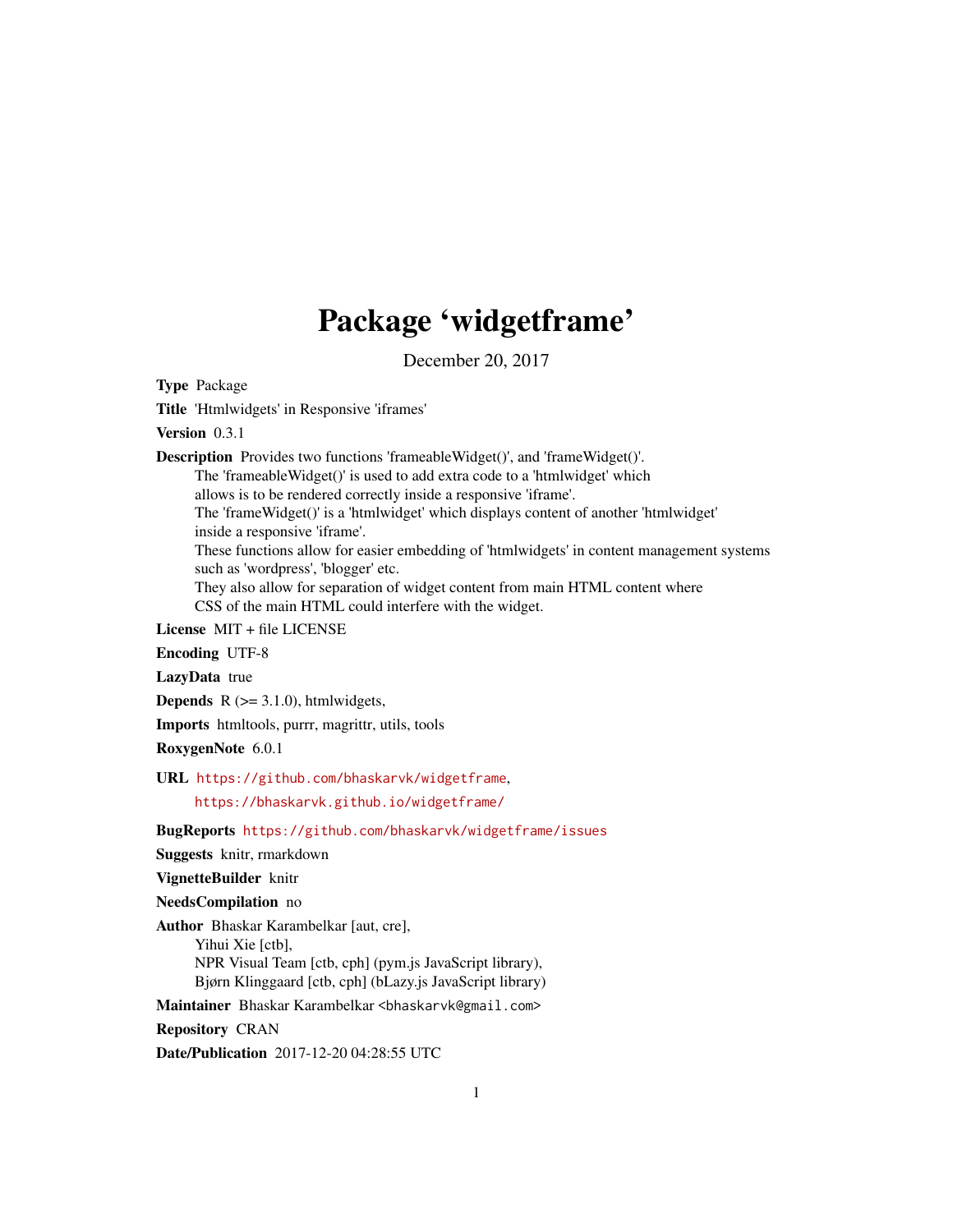### <span id="page-1-0"></span>R topics documented:

|       | $frameOptions \dots \dots \dots \dots \dots \dots \dots \dots \dots \dots \dots \dots \dots \dots \dots \dots \dots \dots$ |  |
|-------|----------------------------------------------------------------------------------------------------------------------------|--|
|       |                                                                                                                            |  |
|       |                                                                                                                            |  |
|       |                                                                                                                            |  |
|       |                                                                                                                            |  |
| Index |                                                                                                                            |  |

<span id="page-1-1"></span>frameableWidget *Adds pymjs initialization code to a htmlwidget.*

#### Description

This function augments a htmlwidget so that when saved, the resulting HTML document can be rendered correctly inside a responsive iframe (created using [Pym.js\)](http://blog.apps.npr.org/pym.js/) of another HTML document.

#### Usage

```
frameableWidget(widget, renderCallback = NULL)
```
#### Arguments

| widget | The widget to add the pymis code to.                                                     |
|--------|------------------------------------------------------------------------------------------|
|        | renderCallback An optional Javascript function wrapped in JS() which will be called when |
|        | parent sends a resize event.                                                             |

#### Details

Generate your htmlwidget in the normal way and then call this function passing in your widget. Then call [saveWidget\(](#page-0-0)) and the saved HTML file is now embeddable inside a Pym.js iframe of another HTML document. See [Pym.js](http://blog.apps.npr.org/pym.js/) documentation on how to create an HTML document with a responsive iframe.

#### See Also

```
frameWidget().
```
#### Examples

```
## Not run:
library(leaflet)
l \le leaflet() %>% addTiles() %>% setView(0,0,1)
htmlwidgets::saveWidget(
  widgetframe::frameableWidget(l),'some-directory-on-your-disk')
```
## End(Not run)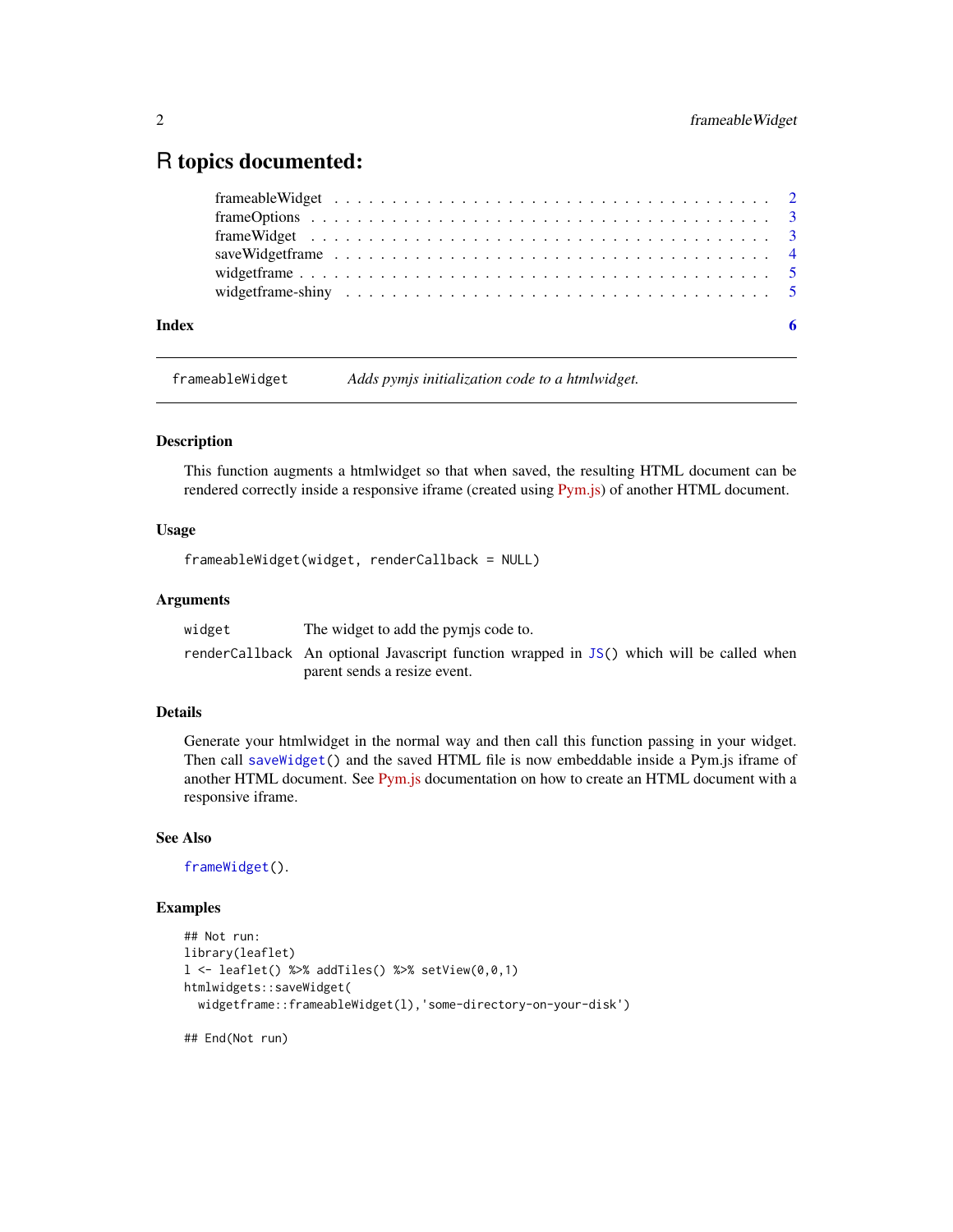<span id="page-2-2"></span><span id="page-2-0"></span>

#### Description

Taken from [Pym.js Documentation.](http://blog.apps.npr.org/pym.js/api/pym.js/1.3.1/module-pym.Parent.html) In addition also check out the [iframe documentation.](https://developer.mozilla.org/en-US/docs/Web/HTML/Element/iframe)

#### Usage

```
frameOptions(xdomain = "*", title = NULL, name = NULL, id = NULL,
 allowfullscreen = FALSE, sandbox = NULL, lazyload = FALSE)
```
#### Arguments

| xdomain         | xdomain to validate messages received.                            |  |
|-----------------|-------------------------------------------------------------------|--|
| title           | If passed it will be assigned to the iframe title attribute.      |  |
| name            | If passed it will be assigned to the iframe name attribute.       |  |
| id              | If passed it will be assigned to the iframe id attribute.         |  |
| allowfullscreen |                                                                   |  |
|                 | If TRUE it will set the iframe allowfullscreen attribute to true. |  |
| sandbox         | If passed it will be assigned to the iframe sandbox attribute.    |  |
| lazyload        | If TRUE the child widget is lazy loaded using bLazy.js.           |  |
|                 |                                                                   |  |

<span id="page-2-1"></span>frameWidget *A widget that wraps another widget inside a responsive iframe.*

#### Description

Uses [Pym.js.](http://blog.apps.npr.org/pym.js/) Pym.js embeds and resizes an iframe responsively (width and height) within its parent container. It also bypasses the usual cross-domain issues.

#### Usage

```
frameWidget(targetWidget, width = "100%", height = NULL,
 elementId = NULL, options = frameOptions())
```
#### Arguments

| targetWidget | The widget to embed inside an iframe.                                                                                      |
|--------------|----------------------------------------------------------------------------------------------------------------------------|
| width        | Defaults to 100 100, 200 (in pixel). This will override the width of the enclosed<br>widget.                               |
| height       | Defaults to NULL. You can either specify '10 100, 200 (in pixel). This will<br>override the height of the enclosed widget. |
| elementId    | The element ID of the parent widget.                                                                                       |
| options      | Options for the iframe.                                                                                                    |
|              |                                                                                                                            |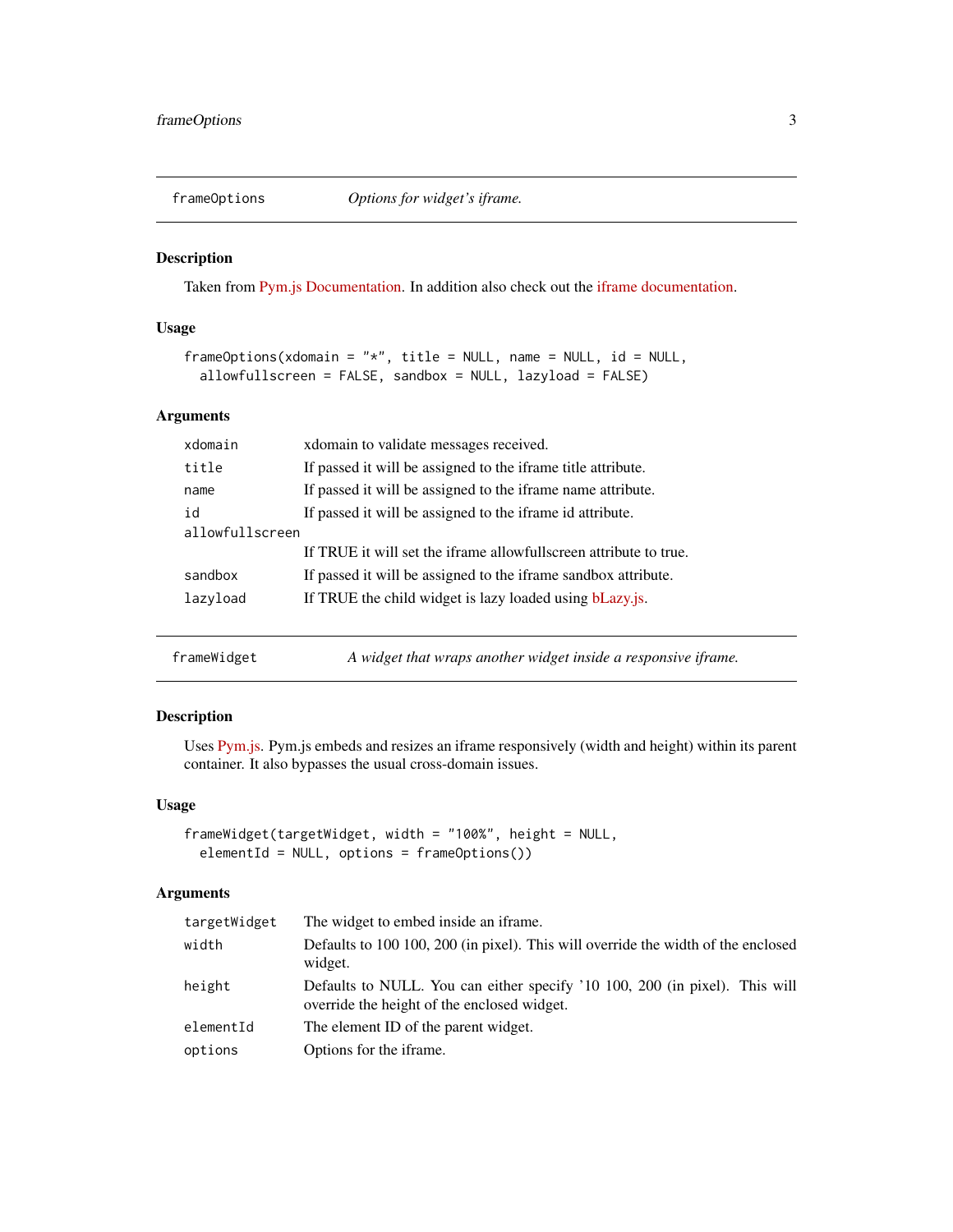#### Details

This widget can be used in places where a HTML page's CSS rules or Javascript code can cause issues in a widget. Wrapping your widgets this way allows for the widget code to be unaffected by the parent HTML's CSS/JS. The target widget is conveniently displaed in a responsive iframe and not subject to parent HTML's CSS/JS.

#### See Also

[frameOptions\(](#page-2-2)).

#### Examples

```
## Not run:
l <- leaflet() %>% addTiles() %>% setView(0,0,1)
frameWidget(l)
```
## End(Not run)

saveWidgetframe *Save a widgetframe and its child widget to HTML files.*

#### Description

Similar to [saveWidget\(](#page-0-0)) with the addition that both the parent widget and the enclosed child widget are saved to two different HTML files.

#### Usage

```
saveWidgetframe(widget, file, selfcontained = FALSE, libdir = NULL,
 background = "white", knitrOptions = list())
```
#### Arguments

| widget        | widgetframe to save                                                                                                                                                                                                                                                                                                           |
|---------------|-------------------------------------------------------------------------------------------------------------------------------------------------------------------------------------------------------------------------------------------------------------------------------------------------------------------------------|
| file          | File to save the parent widget into. The child widget will be saved to 'base-<br>name(file)_widget/index.html'.                                                                                                                                                                                                               |
| selfcontained | Whether to save the parent and child HTMLs as a single self-contained files.<br>WARNING: Setting this option to true will still result in two HTMLs, one for<br>the parent and another for the child widget (with external resources base 64 en-<br>coded), or files with external resources placed in an adjacent directory. |
| libdir        | Directory to copy HTML dependencies into (defaults to filename_files).                                                                                                                                                                                                                                                        |
| background    | Text string giving the html background color of the widget. Defaults to white.                                                                                                                                                                                                                                                |
| knitrOptions  | A list of <b>knitr</b> chunk options.                                                                                                                                                                                                                                                                                         |

<span id="page-3-0"></span>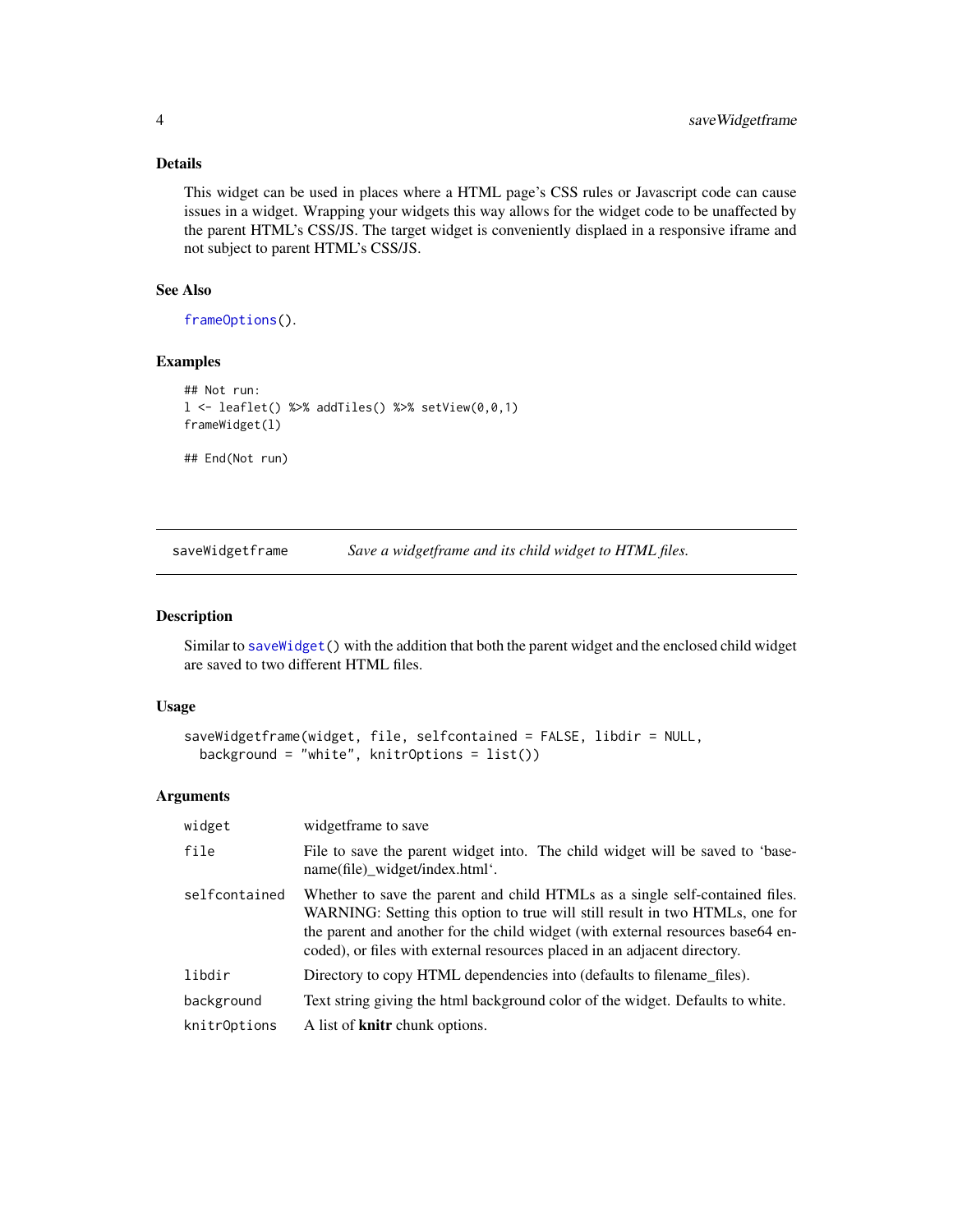<span id="page-4-0"></span>

#### Description

This package provides two functions [frameableWidget](#page-1-1), and [frameWidget](#page-2-1). The [frameableWidget](#page-1-1) is used to add extra code to a htmlwidget which allows is to be rendered correctly inside a responsive iframe. The [frameWidget](#page-2-1) is a htmlwidget which displays content of another htmlwidget inside a responsive iframe.

widgetframe-shiny *Shiny bindings for widgetframe*

#### Description

Output and render functions for using widgetframe within Shiny applications and interactive Rmd documents.

#### Usage

```
widgetframeOutput(outputId, width = "100%", height = "400px")
```

```
renderWidgetframe(expr, env = parent.frame(), quoted = FALSE)
```
#### Arguments

| outputId      | output variable to read from                                                                                                      |
|---------------|-----------------------------------------------------------------------------------------------------------------------------------|
| width, height | Must be a valid CSS unit (like '100%', '400px', 'auto') or a number, which<br>will be coerced to a string and have 'px' appended. |
| expr          | An expression that generates a widgetframe.                                                                                       |
| env           | The environment in which to evaluate expr.                                                                                        |
| quoted        | Is expr a quoted expression (with $\text{quote}()$ )? This is useful if you want to save<br>an expression in a variable.          |